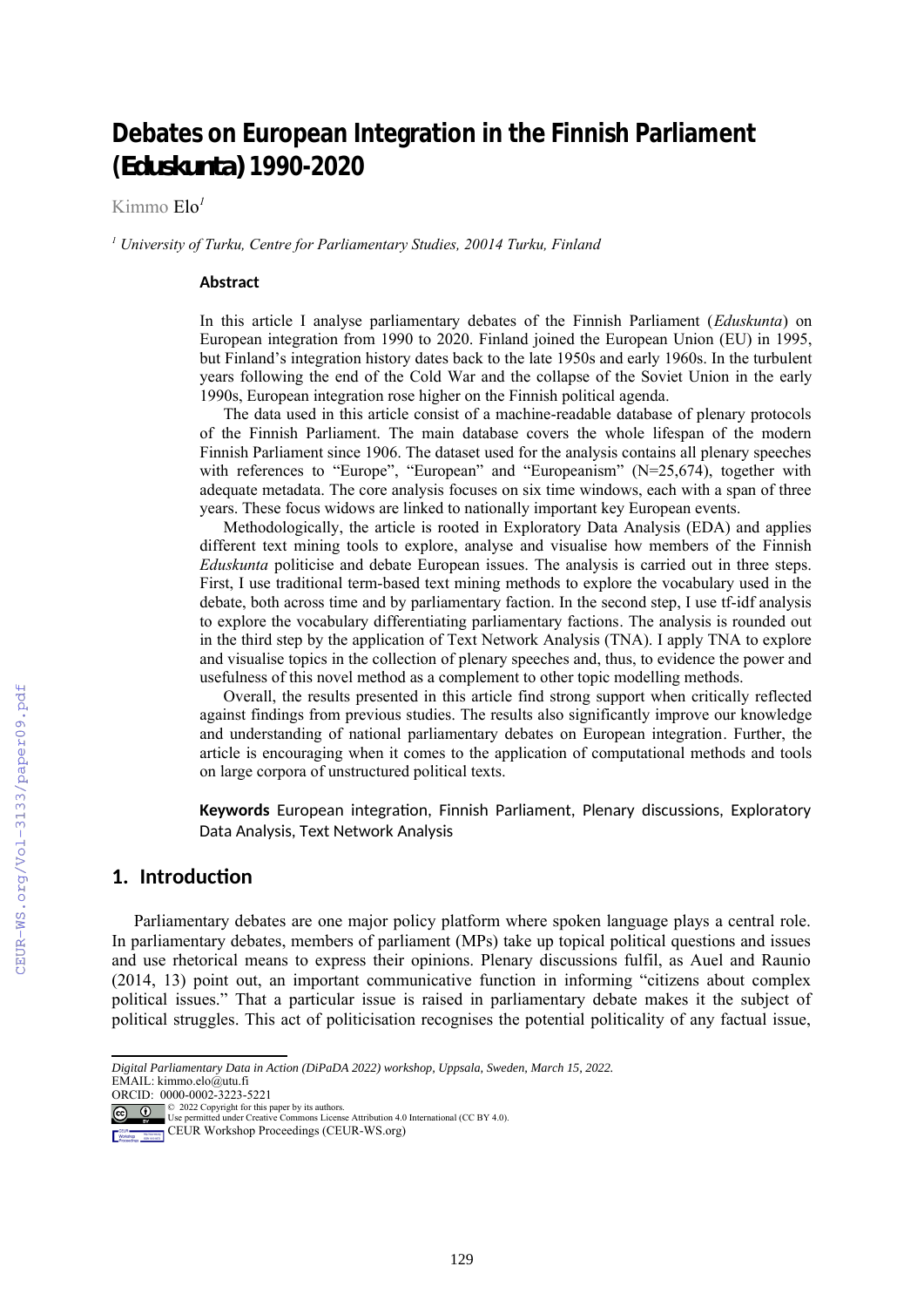i.e. an action marking the issue as political by detecting its political potential and thus expanding the presence of the political and presenting a particular representation of reality (Koller 2014, 164).

In principle, no issue is essentially, let alone automatically, political, but at the same time every issue is *potentially* political. Along with politicisation, the struggle for power over the state of politics by the use of language, is also present in the parliamentary discussions (Palonen 2007, 42, 62–63, 65– 66.) Consequently, parliamentary debates are debates for and against, where MPs seek a majority for their own position by using rhetorical means. From this perspective, parliamentary discussions reveal similarities and differences in arguments, priorities and goals. Further, the outcome of such a struggle also demonstrates what is possible and achievable under the current political circumstances (Palonen 2005, 144–145).

Speeches in plenary sessions of a parliament are a key venue for the exertion of the parliament's representative power. They convey messages to voters, supporters, interest groups, other politicians and, more broadly, the general public. In plenary debates, MPs seek to promote factual issues, underline their own positions, communicate their achievements and differentiate themselves from politicians from other parties (Slapin & Proksch 2010; Alemán & Micozzi 2021). Each MP is well aware of the fact that everything she says in a plenary debate can resonate among the wider electorate (Rauh 2015, 119). Further, parliamentary debates are a central part of the opinion-formation and decision-making processes of the representative system, but these debates also shape political language and political culture. In modern, contemporary democratic parliaments, plenary debates reflect the struggle for the thematisation and the salience of different societal and political issues and questions (Palonen 2012, 245).

Pasi Ihalainen and Kari Palonen (2009, 17) call for an examination of the speeches commonly used in parliaments from the point of view of conceptual change and innovation in the way those concepts are used. The renewal of the parliamentary agenda and its concepts is an essential element in parliamentary activity. Hence, their examination is an important part of the conceptual history of politics. Conceptual changes should therefore be assessed as rhetorical acts (Palonen 1999, 46). This is because the vast majority of political acts take place rhetorically in the first instance, with political perceptions and practices then structured based on linguistically and rhetorically formed concepts.

This article focuses on parliamentary debates of the Finnish Parliament (*Eduskunta*) on European integration from 1990 to 2020. Finland joined the European Union (EU) in 1995, but Finland's integration history dates back to the late 1950s and early 1960s. In the turbulent years following the end of the Cold War and the collapse of the Soviet Union in the early 1990s, European integration rose higher on the Finnish political agenda. Since then, issues related to European integration have significantly shaped Finnish politics. Against this background, the article expects the plenary debates to offer interesting insights into continuity and change in the topics of political debates on European integration in Finland.

For a long time, the role of national parliaments in European integration was seen as marginal, since the classical task of national parliaments was viewed as being to provide a forum for the debate between the governmental parties and the parliamentary opposition, as well as to scrutinise the policies implemented by the executive at the national level (Wendler 2011; Auel & Raunio 2014). During the past decade, however, scholars have started to show increased interest in the transnational nature of the national parliaments of the EU member states. This shift is accounted for by the growing internationalisation in general, and the strengthened Europeanisation in particular, both trends increasing the role of European affairs in national representation (Gattermann et al. 2016; Winzen et al. 2018; Kinski & Crum 2020). Wendler (2013) identifies four thematic segments underlying most of the parliamentary debates on European integration: 1) policy construction issues tackling the transfer of political competencies to the EU and the construction of a supranational polity, 2) governance issues referring to supranational decisions and addressing the content of supranational, EU-level decisions, 3) questions related to the adaptation of the democratic institutions and mechanisms of the nation state to the process of European integration, and 4) responses of national decision-makers to "the domestic implementation of EU rules and the adaptation of domestic policies to the requirements of European integration" (p. 805).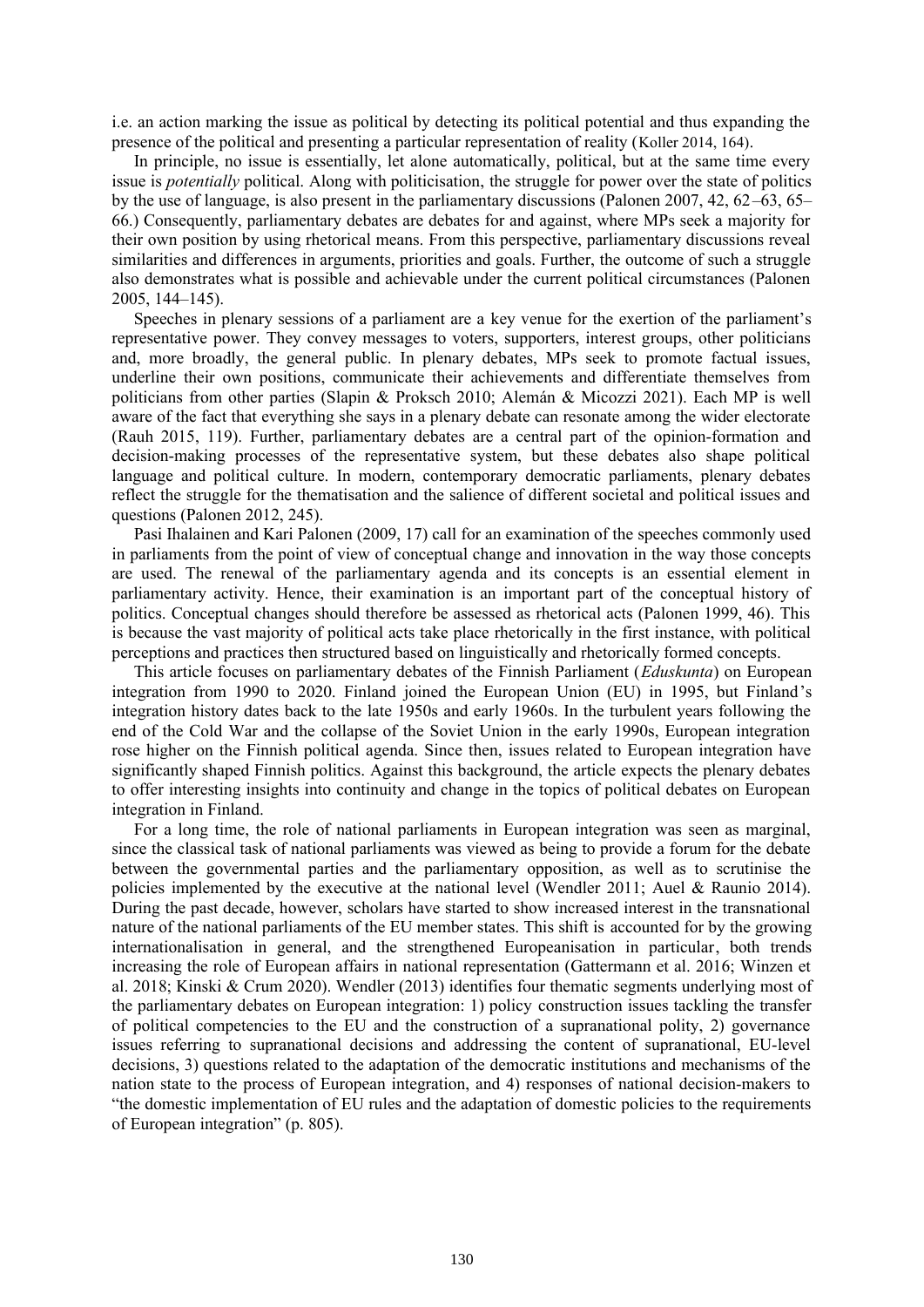From a general perspective, the results presented in this article evidence a rather strong presence of European integration affairs in the Finnish parliamentary debates. Hence, first, the results confirm that parliamentary debates play an important role in the politicisation of European issues at the national level. Politicisation is here understood as a process that involves "the greater salience, polarization of and mobilization around EU affairs" (Kröger & Bellamy 2016, 142). This holds true especially for nationally important and influential moments of European integration, such as, in the Finnish case, the joining of the EU in 1995. Second, the results also give support to the existence of the so-called GAL-TAN (green-alternative-libertarian/ traditional-authoritarian-nationalist) polarisation among the Finnish parliamentary factions as regards European integration issues. Such a pattern is typical for party systems, where parliamentary parties are "divided between ideologically moderate and relatively EU-friendly and more Euro-sceptic and ideologically more extreme parties" (Wendler 2013, 815), and "members of parliament from culturally conservative, nationalist parties are less likely to express a positive position and to use a debordering frame on enlargement" (Bélanger & Schimmelfennig 2021, 421). Third, the vocabulary analysis confirms that different parties take up different issues depending on their ideological and programmatic setting. There is at least partial support for the thesis presented by Hurrelmann et al. (2020) stating that an MP's party affiliation strongly affects not only what topics are taken up, but especially how they are framed in parliamentary debates. And finally, the results of the cluster analysis are quite well in line with studies on the Europeanisation aspect of national parliamentary debates on European integration, where Europeanisation refers to the impact of European integration on political parties and domestic affairs, as well as on national policies and polity (Tanıyıcı 2010, 182; de Wilde 2011, 686; Kinski 2018). The results, however, do not evidence a undiluded increase in pro-EU representation, nor do they support the claim that Finnish parliamentary representation was directed against the EU. The results merely bring up evidence that European integration has had a rather strong, Europeanising impact on Finnish parliamentary debates.

<span id="page-2-0"></span>Overall, this article understands itself as a contribution to the growing domain of digital parliamentary studies. Rooted in this self-understanding, the focus of this article is on the application of digital research methods and tools of distant reading<sup>[2](#page-2-1)</sup> and Exploratory Data Analysis (EDA) on a corpus of digitised, machine-readable plenary documents of the Finnish Parliament. Consequently, my article is first and foremost a methodological contribution and seeks to exemplify how selected digital methods can be applied to a large dataset in order to obtain scientifically interesting and relevant results. The possibilities and advantages of distant reading are attracting attention and gaining in importance for the study of parliamentary speeches – a development strongly supported by the continuous improvement in the availability of relevant materials in machine-readable form. For example, a recent article by Deborah Kilroy (2021) illustrates these possibilities by analysing speeches in the early 17th-century English Parliament (*Journal of the House of Commons*) in light of speakers' social background variables and biographies. Further, Zoltan Majdik (2019) looks at congressional speech materials to study semantic contexts as well as the rhetorical expressions used. In recent years, a growing number of studies have explored contemporary plenary debates of different national parliaments by applying (mostly) computational text mining techniques to digitised parliamentary documents. Due to the limited space available, this article cannot present a comprehensive overview of such studies, but I can pick out some studies I consider relevant to a proper understanding of how this field of research has developed during past years (Rauh 2015; Diwersy et al. 2018; Magnusson et al. 2018; Tiaynen-Qadir et al. 2019; Wang et al. 2020; Edlund et al. 2021). I also strongly encourage the reader to visit the SemanticScholar portal (<https://www.semanticscholar.org/>) to browse a growing database of scientific literature on digital studies, among other topics.

The structure of the article is as follows. The first section introduces the data and methods used in the analysis. The second section presents and critically discusses the main results of the analysis. The article is rounded off with concluding remarks.

<span id="page-2-1"></span><sup>&</sup>lt;sup>[2](#page-2-0)</sup> "Distant reading", originally developed in literature studies, refers to a macroscopic research design and workflow for the study of large-tohuge collections of data without reading each single document, but instead by exploring general characteristics, structures, and changes in time and space. (See further, Underwood 2017.)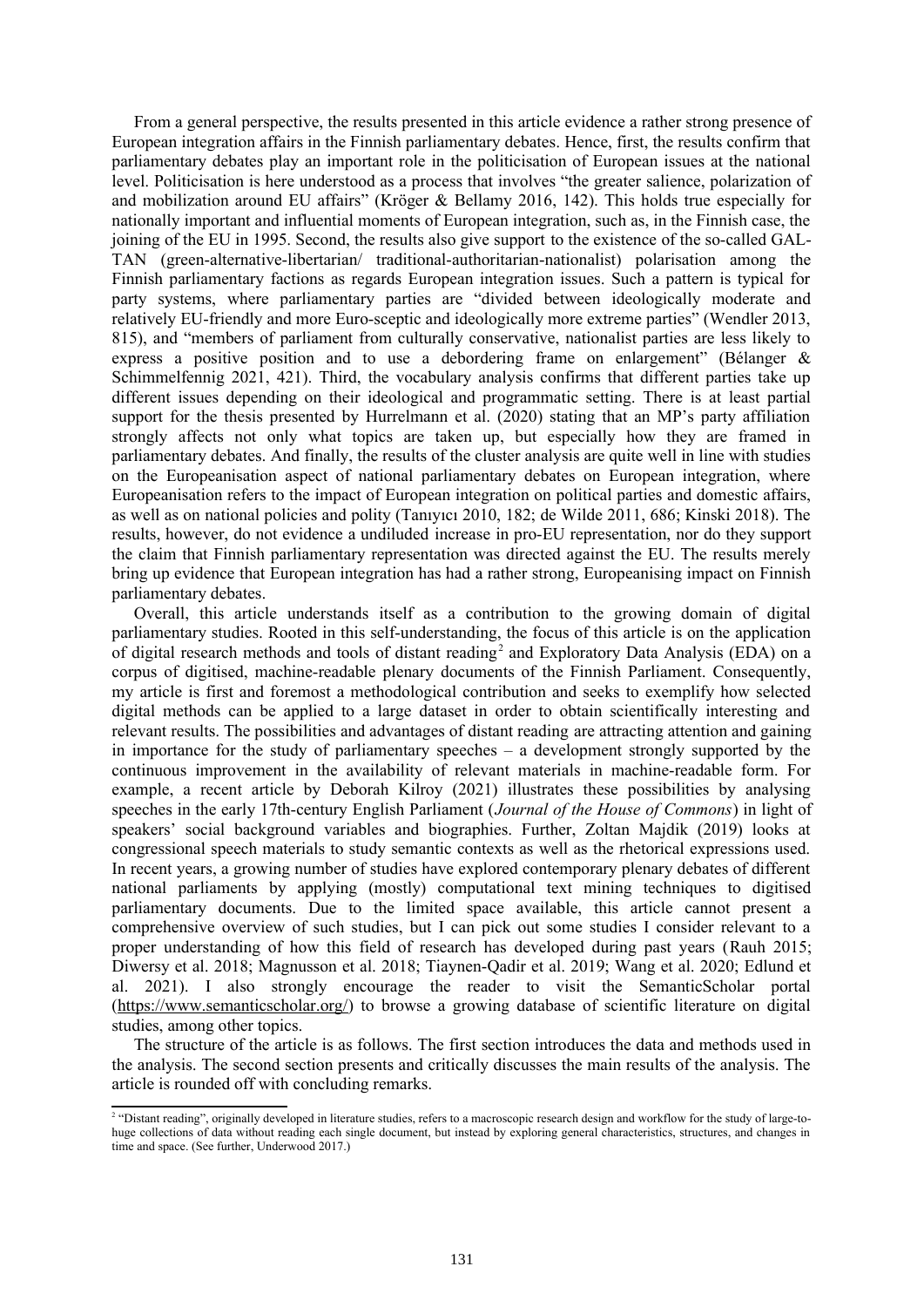## **2. Data and Methods**

The primary sources used in this article consist of selected plenary minutes of the Finnish Parliament from 1990 to 2020. From the perspective of digital research, the original sources form a mixed set of material combining digitised materials and born-digital materials. Since 2015, plenary documents of the Finnish Parliament have been made available in digital form. Older plenary documents covering the years from 1906 to 2014 have been digitised and made available as PDF documents on the website of the Finnish Parliament.

These digitised documents are, however, of rather low quality and, being unstructured, are illsuited for digital analysis. As a part of the "Semantic Parliaments" (SEMPARL) research consortium project, the digital plenary documents of the Finnish Parliament were structured and curated into a machine-readable XML database. This process was carried out by one of the consortium members, the Semantic Computing Research Group (SeCo, [https://seco.cs.aalto.fi/\)](https://seco.cs.aalto.fi/) at Aalto University in Espoo, Finland. SeCo was also responsible for the quality assurance of the database, mostly consisting of controlling for OCR errors from the digitisation process such as misidentified characters or words. The XML dataset follows the Parla-CLARIN standard, as this is mostly used in similar international projects (see<https://clarin-eric.github.io/parla-clarin/>). All plenary sessions of the same session of the Parliament are included in one file. Each plenary speech contains the full speech text, accompanied, for example, by the politician's name, possible roles (speaker/deputy speaker, minister, president, etc.) and the parliamentary group of the speaker. (For a technical description of the data and its ontology, see Sinikallio et al. 2021)

For the analysis presented in this article, the full dataset was created and processed in three steps. First, I separated out only those speeches that were given between 1990 and 2020. In the second step, records for plenary speeches containing at least one of the following key terms were selected: 1) "Eurooppa" (Europe), 2) "eurooppalainen" (European), or 3) "eurooppalaisuus" (Europeanism). The selection criteria were defined so that all declension forms were also captured. After these two steps, the dataset consisted of 25,674 plenary speeches. This dataset was imported into RStudio, an integrated environment for the statistical package R, for further analysis. In the third step, I used the package 'udpipe' to lemmatise and part-of-speech (POS) tag the plenary speeches. In total, this dataset for 1990–2020 has 13,432,742 words (tokens) and 332,509 unique lemmata. On average, one plenary speech contains 523 words (sd=632), the longest having 37,324 words, the shortest only 5 words.

As noted in the introduction, the analytical framework applied in this article is rooted in EDA. To be exact, EDA is not a method or a theory, but rather an approach to *explore* different ideas that seem relevant to a researcher. The term EDA was introduced by John Tukey (1977) and "encompasses a collection of techniques for identifying the main characteristics of a […] dataset, about which one may initially know nothing" (York 2017, 462). Among scholars in the digital humanities and computational social sciences, EDA is enjoying a growing popularity as a toolbox with which to extract meaningful knowledge from so-called "big data", i.e. massive amounts of data (Altinigneli et al. 2020). To provide a limited overview, in recent years EDA has been used to gain a better understanding of large bibliographic datasets covering digitised cultural collections (York 2017; Organisciak et al. 2022), to analyse political speeches (Lowry & Naser 2010; Elo 2021), and to explore political communication on Twitter (Lynn et al. 2020; Casero-Ripollés 2021).

In order to explore differences in the use of language between different factions of the Finnish Parliament, I apply a admittedly unconventional text mining technique to measure how important a concept is to a faction in the collection of parliamentary minutes. This technique is called *term frequency, inverse document frequency* (tf-idf) analysis. The core idea of this technique is to decrease the weight of commonly used words, i.e. words frequently used in the entire collection, and to increase the weight for words used erratically. In the context of this article, the tf-idf analysis is used to explore and extract knowledge about words typical for each faction. The expectation bound up with this technique is that the exploration of faction-typical vocabulary can improve our knowledge about the main topics a faction has taken up in the parliamentary debates. This, in turn, connects this article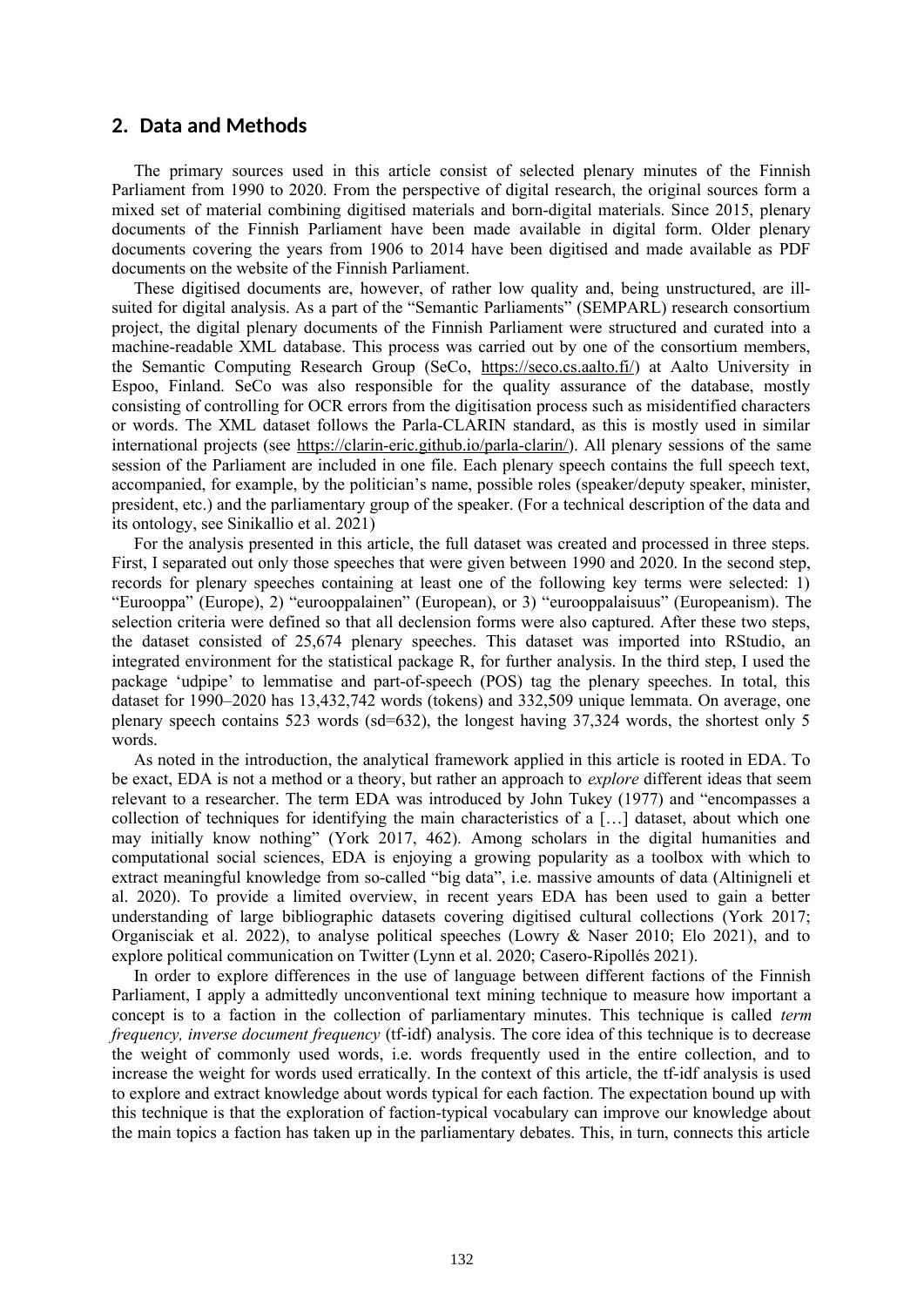with previous studies focusing on how a party's ideological position influences its rhetorical approach in parliamentary debates on European integration.

The analysis is rounded off with a rather experimental application of Text Network Analysis (TNA) as a complementary, alternative method to topic modelling. TNA as a method is a spin-off of Social Network Analysis (SNA), defining a network as a set of dots (nodes, vertices) and connecting lines (edges) between nodes (for a good introduction to SNA, see, e.g., Prell 2012; Scott 2013). TNA was originally introduced by Paranyushkin (2011), who describes TNA as a method to explore "repetitive patterns derived from the text's structure, using their connectivity and the intensity of interactions between them as the only criteria for their belonging together" (p. 5). Shim et al. (2015, 58), in turn, summarise the method by stating that it seeks "to identify salient words and concepts in order to extract underlying meanings and frames from the structure of concept networks." Hence, although TNA is a non-linear approach transforming – or reconstructing – texts into a network of words, it at the same time respects and keeps the original structure of the texts. This is also the biggest advantage of TNA compared to other common methods of text mining like co-occurrence analysis (Stuart & Botella 2009; Lee et al. 2010; Brier & Hopp 2011; Yang et al. 2014) or Latent Dirichlet Allocation (LDA, see Blei et al. 2003). The analytical focus of TNA lies in the network structure (nodes, edges) and is based on the assumption that both the units selected for the analysis (here: words) and the connections between these (here: usage within the same word window) are significant when it comes to understanding and explaining the larger phenomenon the network is connected to (here: topics taken up in plenary debates on European integration). Consequently, the main purpose of using TNA is to elucidate structural aspects from the text corpus neglected or left unidentified by other research methods or tools (Morrissey 2015).

## **3. Results**



<span id="page-4-0"></span>**Figure 1:** Intensity of plenary debates on European integration 1990—2020 (focus time periods marked with coloured rectangles).

Following the very idea of an EDA-guided research process, I start my analysis by exploring changes in the intensity of plenary debates of the Finnish parliament on European integration in order to develop ideas on how to further approach the data. This exploration results in six (6) peak years characterised by a clear increase in the number of plenary speeches (compared to the year before) and creating for each peak year a three-year time window covering the preceding, the peak, and the subsequent year: 1) 1993–1995, 2) 1996–1998, 3) 2003–2005, 4) 2010–2012, 5) 2015–2017, and 6)  $2019-2020^3$  $2019-2020^3$ . In [Figure 1](#page-4-0), these focus periods are marked with rectangular areas in blue and red. The

<span id="page-4-2"></span><span id="page-4-1"></span><sup>&</sup>lt;sup>[3](#page-4-1)</sup> The last time window covers only two (2) years, because the dataset ends with the year 2020.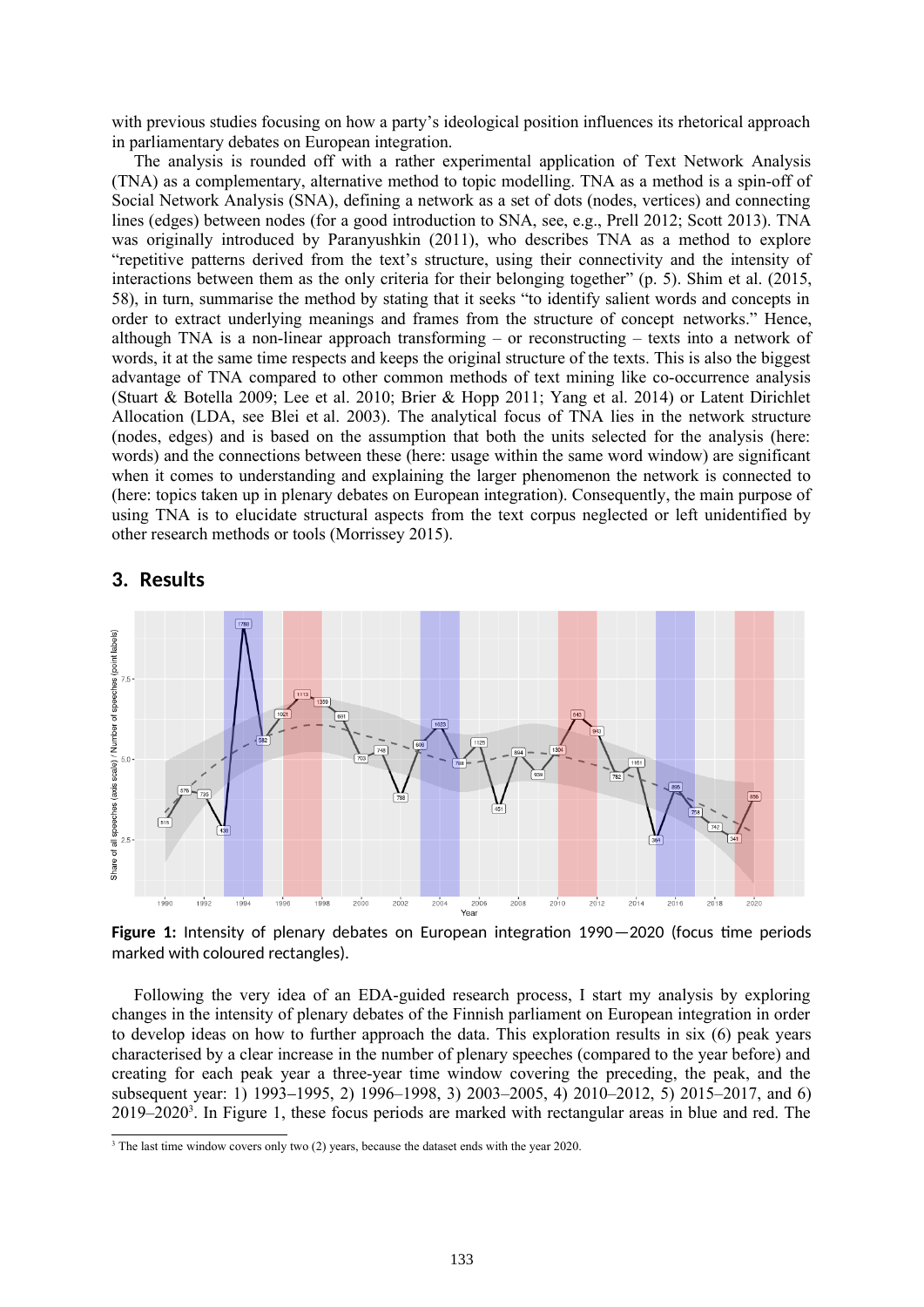reader can easily capture the idea of these focus time periods, all of them being clearly linked with an apparent increase in the number of plenary speeches on European issues.

Further, a closer look at the historical context behind these peak years evidences a rather clear linkage to remarkable political events or turning points in either Finnish integration history or in European politics. Accordingly, the first peak year (1994) is the year preceding Finland's accession to full membership in the EU. A national referendum on whether Finland should join the EU was organised on 16 October, 1994, in which 56.9% of the voters voted for the membership (for a good overview, see Aunesluoma 2021). In the so-called "filibuster debate" in the Finnish Parliament in November 1994, MPs critical of or opposed to Finland's EU membership succeeded in postponing the plenary vote so that it was scheduled to be held after the plenary vote in the Swedish Parliament on Sweden's EU membership. As the Swedish Parliament voted in favour of the membership, the relative strength of the parliamentary factions in the Finnish Parliament remained unaffected and the Finnish Parliament approved Finland's EU membership in its plenary vote later in November 1994.

The other peak years are linked to important milestones or events concerning the EU. The second time window, 1996–1998, falls in the last stage in the establishment of the European single currency (euro). The third focus period, from 2003 to 2005, seems to be linked with the Convention on the Future of Europe on the one hand, and with the terror attacks in Madrid (2004) and London (2005) on the other. The convention had started its work in 2002 and presented its draft for the European Constitution in the summer of 2003. The last three focus periods all have clear linkages to key events in the history of the EU. Between 2010 and 2012, the sovereign debt crisis in the eurozone dominated the political agenda of EU member states, whereas between 2015 and 2017 the refugee crisis and the armed conflict in Ukraine were the most important and discussed political topics in the EU. The last peak year (2020) was caused by the Covid-19 pandemic, a key political event still ongoing at the writing of this article in February 2022.

What [Figure 1](#page-4-0) makes quite clear is that Finnish MPs have actually tackled European issues rather systematically, thus politicising European integration in parliamentary debates. Also quite evident is that plenary debates on European integration in the Finnish Parliament seem to follow wider public debates: the ebb and flow of discussion intensity has a rather clear linkage to developments in Europe in general, the EU in particular.

Overall, these results challenge, at least partly, the results presented by Auel and Raunio (2014, 19), who stated that "between 1995 and 2010 […] the share of European debates was very low" and only "[a]fter 2010, however, [can we] observe a clear increase in the debating activity of the *Eduskunta.*" Although the data collection and coding processes between their and my studies differ, the development in the latter time period – by Auel and Raunio covering the years between 2010 and 2013 – is confirmed, both as regards the numbers and the focus on the eurozone crisis, by my analysis. But according to my data, the former period (1995–2002) is characterised by rather intensive debates on European affairs.

Considering the volatility of Finnish parliamentary debates on European integration, the results confirm findings of previous studies that references to European integration affairs accumulate around major events on the European agenda. Hence, major European events seem to spill over into national debates, especially when national interests are at stake or parties seek to increase public awareness of certain European questions (Rauh 2015; Gattermann et al. 2016; Winzen et al. 2018).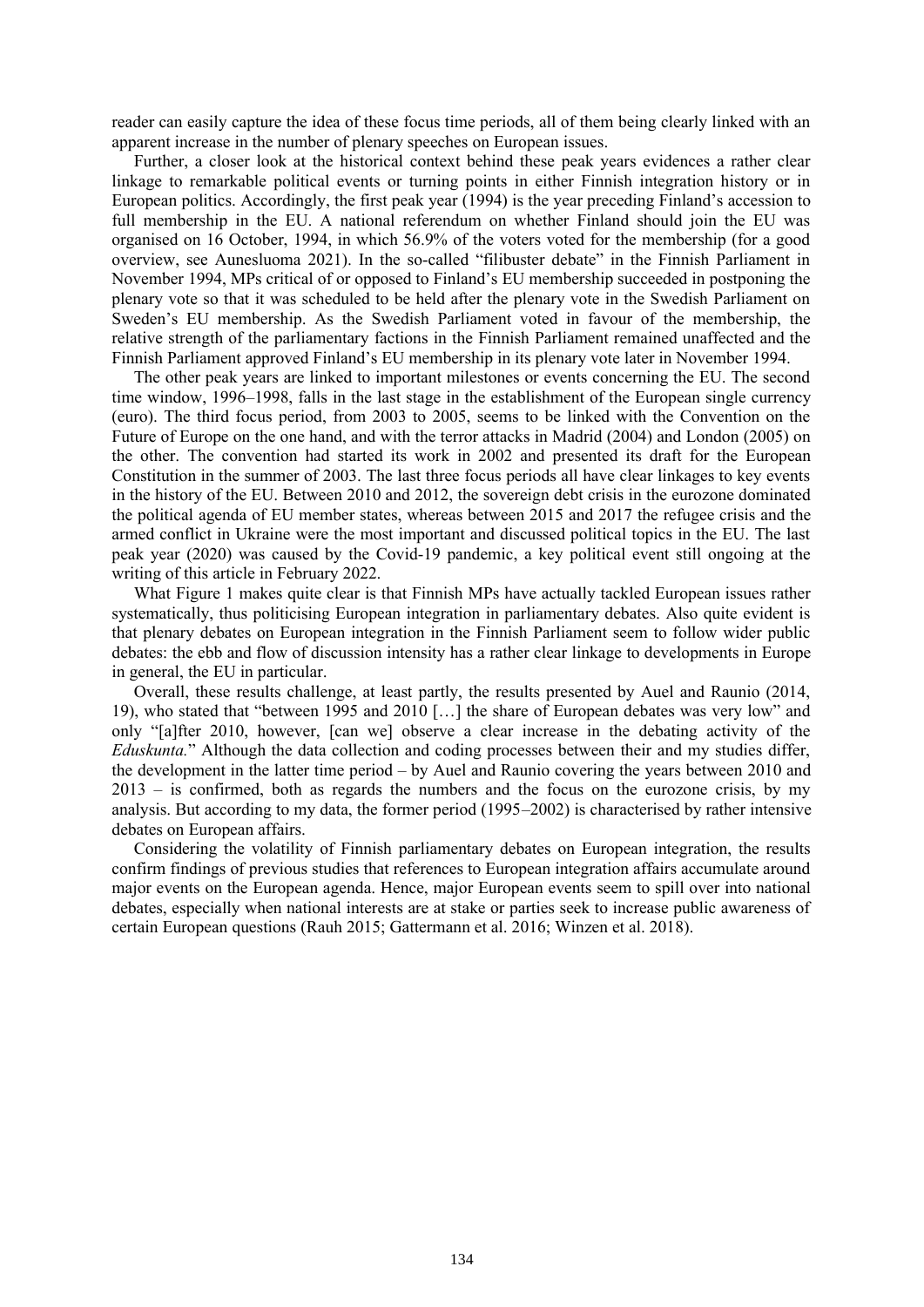

<span id="page-6-0"></span>**Figure 2:** Intensity of plenary debates on European integration 1990–2020 (focus time periods marked with coloured rectangles).

[Figure 2](#page-6-0) shifts the viewpoint from the overall development over time to the debating activity of the main pasrliamentary groups and factions in the period from 1990 to 2020. The biggest parties – Centre (marked as "KESK" in the figure), the Conservatives (KOK), and the Social Democrats (SDP) – are the most active debaters. Considering the "filibuster debate", the figure confirms the dominance of the Centre Party as the main representative of the EU-critical agricultural sector. Further, the graph confirms that leftist and right-wing populist parties, as well as some leftist-oriented green MPs, were actively involved as obstructionists in 1994. An interesting finding is the active role of the Social Democrats in debates on the introduction of the final stage of the European Monetary Union from 1996 to 1998. As expected, right-wing populist parties have become more active debaters since the outbreak of the eurozone crisis, but especially since the refugee crisis. One slightly surprising finding, however, is the rather modest role of the Conservatives, for they are found to be mostly pro-European. A closer look at their activity seems to permit the conclusion that they were more strongly involved in the economic debates revolving around the politics of the sovereign debt crisis in the eurozone in the early 2010s.

These results are well in line with previous studies tackling the role of different parties in plenary debates on European affairs. Two points are worth highlighting here. First, the increase in activity of right-wing populist parties (see "SMP/PS/SIN" in [Figure 2\)](#page-6-0) since the eurozone crisis strongly correlates with the increase in the electoral share of these parties in the same period. Additionally, in Finland this has, as previous studies suggest, resulted in their stronger involvement in the plenary debates as a forum for political communication (Auel & Raunio 2014). And second, the overall increase in debating activities means that European issues have become more politicised and politically contested (de Wilde 2011). This, in turn, strengthens the role of parliamentary debates as the primary domestic political means by which to influence and control governments' policies and actions at the EU level (Kröger & Bellamy 2016; Wonka 2016).

Turning now to vocabulary analysis, I start with a closer look at the core vocabulary used in the different focus periods. For this purpose I created a dedicated dataset consisting of the so-called KWIC (Key Word in Context) data. This analysis focuses on words used around the key term, thus helping the researcher to better understand the different contexts in which the key term is used.

<span id="page-6-1"></span>

| Table 1                             |  |
|-------------------------------------|--|
| Top 15 context words by time window |  |

| 100F<br>uu<br>' <_<br>. . | 998<br>1996– | 0.005<br>כטני |
|---------------------------|--------------|---------------|
| (n)                       | n<br>U L     | <br>(II)      |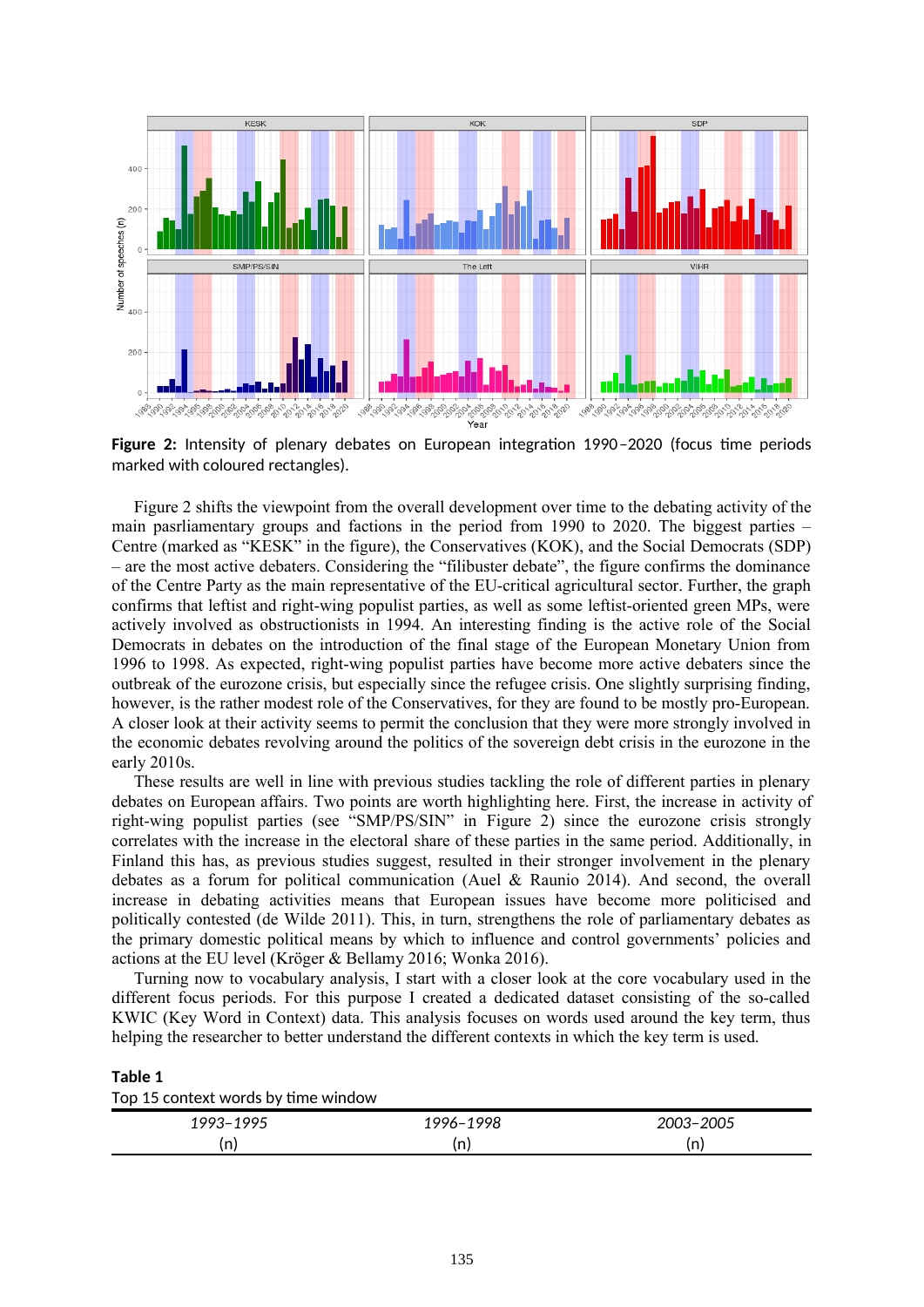[Table 1](#page-6-1) presents the top 15 context words used closest to one of the key terms ("eurooppa","eurooppalainen","eurooppalaisuus"; see section 2) in each focus period. As expected, "unioni" (union) is the most used context word across time. Hence, the frequent use of the word combination "eurooppa" and "unioni" – i.e. European Union – indicates that a great share of plenary speeches deal with the EU.

Plenary speeches in the first focus period (1993–1995) tackle the question of Finland's membership in the EU. This is evidenced by such top context words as "jäsenyys" (membership), "jäsen" (member), and "liittyä" (join). During the second focus period (1996–1998), the approaching European Monetary Union (EMU) and the single currency euro are the central frameworks for the plenary debates. Once again, Finland's future membership in the eurozone is thematised by the use of words like "jäsen" (member), "jäsenyys" (membership), "yhteinen" (single, common), and "liittyä" (join), whereas the economic context is present through words like "keskus#pankki" (central bank) or "talous" (economy). The economic situation is also dominant in the focus period 2010–2012, reflecting the attempts to stabilise the eurozone in general, and the Greek national economy in particular, during the global financial crisis (Salla 2021, 108ff.). Apparently, plenary debates in this period focused on shared fiscal policies ("talous"/economy, "tehdä"/to do, act, and "yhteinen"/single, common) and the role of European institutions ("keskus#pankki"/[European] Central Bank, "komissio"/Commission). Common policies are also under the spotlight in plenary debates in the focus periods 2015–2017 and 2019–2020, as the MPs discussed the state of European security and the economy – "tilanne"/state, "turvallisuus"/security, "talous"/economy – and thematised European cooperation ("yhteis#työ") and common ("yhteinen") policies.

#### <span id="page-7-0"></span>**Table 2**

| Centre Party (KESK)         | Conservatives (KOK)            | Social Democrats (SDP)     |
|-----------------------------|--------------------------------|----------------------------|
| jätevesiasetus              | laakkonen                      | opisto                     |
| kanan#muna                  | erilliskysymynen               | vainoaminen                |
| korteniemi                  | kouluateria                    | rumsfeld                   |
| lahjaverotus                | kivennäis#vesi                 | ortodoksinen               |
| peruselinkeino              | manhattan                      | veroraja                   |
| tasa#painoinen              | tasapainotavoite               | koheesioturvallisuus       |
| petos                       | savuketupakka                  | radiomasto                 |
| arvonlisävero#kanta         | savuke                         | riskienhallinta            |
| cap#tuki                    | kehruujenny-syndrooma          | tukiasema                  |
| kiintiöjärjestelmä          | perhesidehakemus               | lääninhallitus             |
| eta-yhteis#työ              | yhteishallinnointiorganisaatio | kansalaisaloiteinstituutio |
| etsikkoaika                 | kriisinratkaisumekanismi       | verotustieto               |
| juhla#puhe                  | hammaslääkäri                  | jänneväli                  |
| jäsenyyshanke               | menettely#laki                 | eläkeläisköyhyys           |
| kalastusoikeus              | talous#vuosi                   | markkinayhdentyminen       |
| Right-wing populist parties | The Left                       | Greens                     |
| nettomenettäjä              | kriisienhallinta#kyky          | luonnonmaantieteellinen    |
| miinanpolkija               | kriisienhallintaoperaatio      | vihreät                    |

Top 15 context words by political party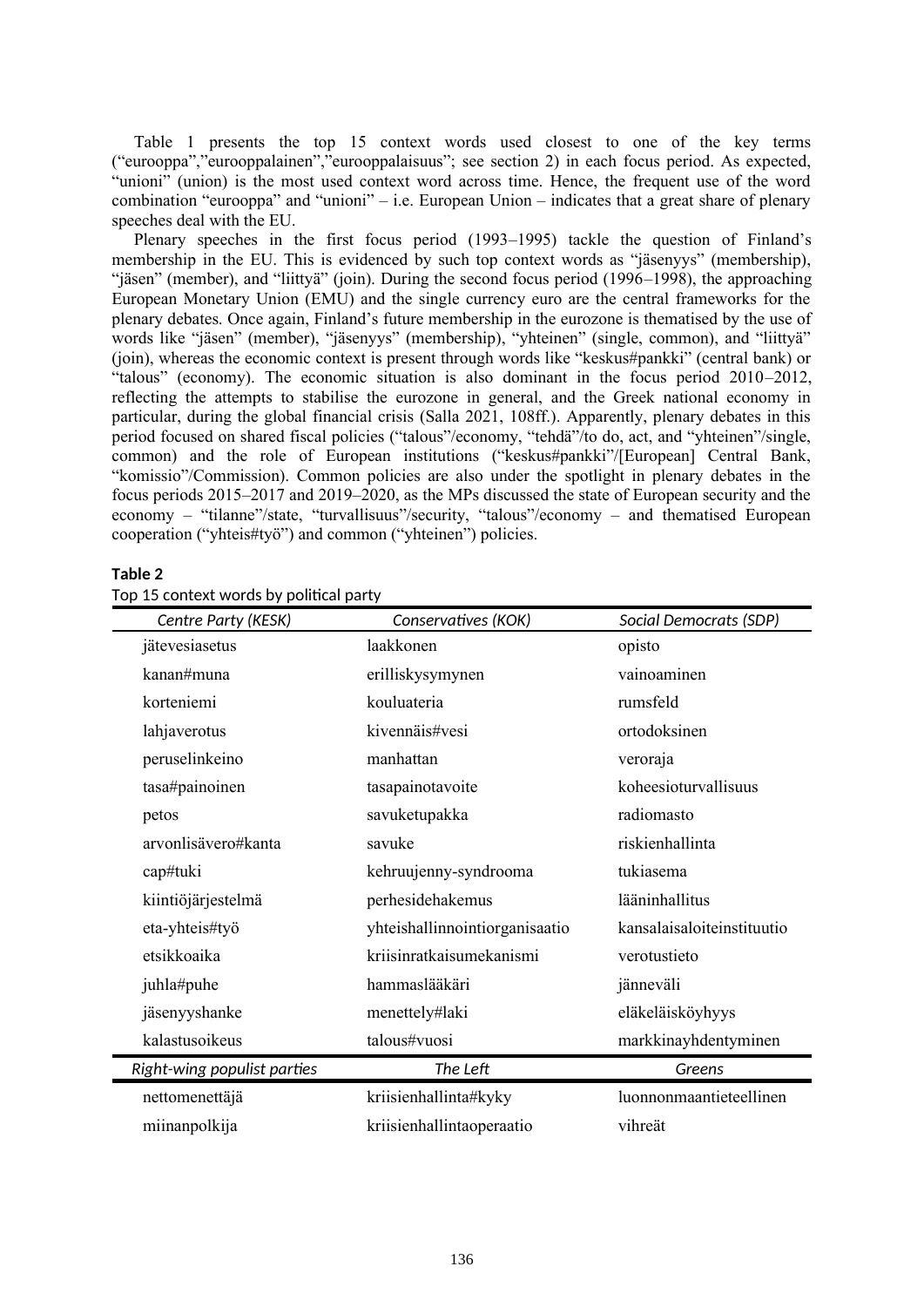| paita                | emu-politiikka          | maksimidirektiivi     |
|----------------------|-------------------------|-----------------------|
| tullialennus         | asehankintaohjelma      | siirtomaavaltaperinne |
| liberaalijärjestelmä | johannesburg            | ympäristömerkki       |
| parvekeyleisö        | ilmasto-ohjelma         | energiatekniikka      |
| hongkongilainen      | interventio-oikeus      | kopiosuojaus          |
| jamei                | rauhanturvaamis#laki    | osaamisteollisuus     |
| parveke              | ruoanhinta              | siviilijoukko         |
| perä#vaunu           | ydinsuunnittelu#ryhmä   | vaalivapaus           |
| sandinisti           | jyränki                 | sisus                 |
| taka-akselisto       | sota#harjoitus          | puolustusunioni       |
| tuki#sopimus         | kenraali#luutnantti     | alijäämä#tuki         |
| tekstiiliteollisuus  | kriisienhallintavalmius | alistusperiaate       |
| riemukaari           | euronöyryys             | eurokyyristely        |

[Table 2](#page-7-0) switches the analytical viewpoint in the KWIC dataset from time periods to the main political groups and presents the top 15 context words (in Finnish) most typical for each political group. For this part of the analysis, I applied a specific text mining method called term frequency, inverse document frequency *(tf-idf)* analysis. This method adjusts the frequency of a word for how rarely it is used by a parliamentary group in the collection of plenary discussions. A word's inverse document frequency (*idf*) was then applied to explore words that are not used very much during the whole period from 1990 to 2020. Here the idea was to capture changes in the vocabulary of a party over time, most probably caused by differences in ideological positions or other political factors.

The results presented in [Table 2](#page-7-0) lend support to the hypothesis that a party's ideological setting is well captured and reflected by words *differentiating* a party from other parties. For example, the Centre Party (KESK), as the strongest representative of the agricultural sector with a rather strong EU-critical position, stands out by the use of words related to primary production ("cap#tuki"/Common Agricultural Policy, "kanan#muna"/egg, "kalastusoikeus"/fishing rights, and "kiintiöjärjestelmä"/quota system). The Greens, in turn, remain faithful to their environmental core, represented by words like "luonnonmaantieteellinen" (ecological), "ympäristömerkki" (eco-label), and "energiatekniikka" (energy technology). Further, capitalism-critical and basic democratic attitudes and opinions can also be identified behind the use of words like "siirtomaavaltaperinne" (colonial tradition), "kopiosuojaus" (copyrights), and "eurokyyristely" ("euro crouching", a concept used by right-wing populists to blame the government for its uncritical stance on EU affairs). The Left, in turn, is differentiated from other parties by its anti-military discourses reflected by words like "kriisienhallinta#kyky" (crisis management capability), "asehankintaohjelma" (arms purchase programme), "interventio-oikeus" (intervention right), "rauhanturvaamis#laki" (peacekeeping law), and "sota#harjoitus" (military exercise). Further, similar to the Greens – evincing their ideological closeness – the Left also uses anti-capitalist rhetoric represented by words like "euronöyryys" (euro submissiveness) and "emu-politiikka" (EMU politics). The right-wing populist parties are characterised by a totally different language consisting of strongly figurative words like "miinanpolkija" ("mine stamper", a provocative concept used to draw attention to the use of child soldiers) or "parvekeyleisö" (balcony audience). This comes quite close to what Ihalainen and Palonen (2009) mean with the innovative use of concepts. The latter is used to refer to ordinary people following plenary discussions in the gallery of the plenary hall of the Finnish Parliament. Another interesting word is "nettomenettäjä" (net loser), used not only as a reference to Finland's net payer role in the EU, but also as a general criticism of Finland's EU membership.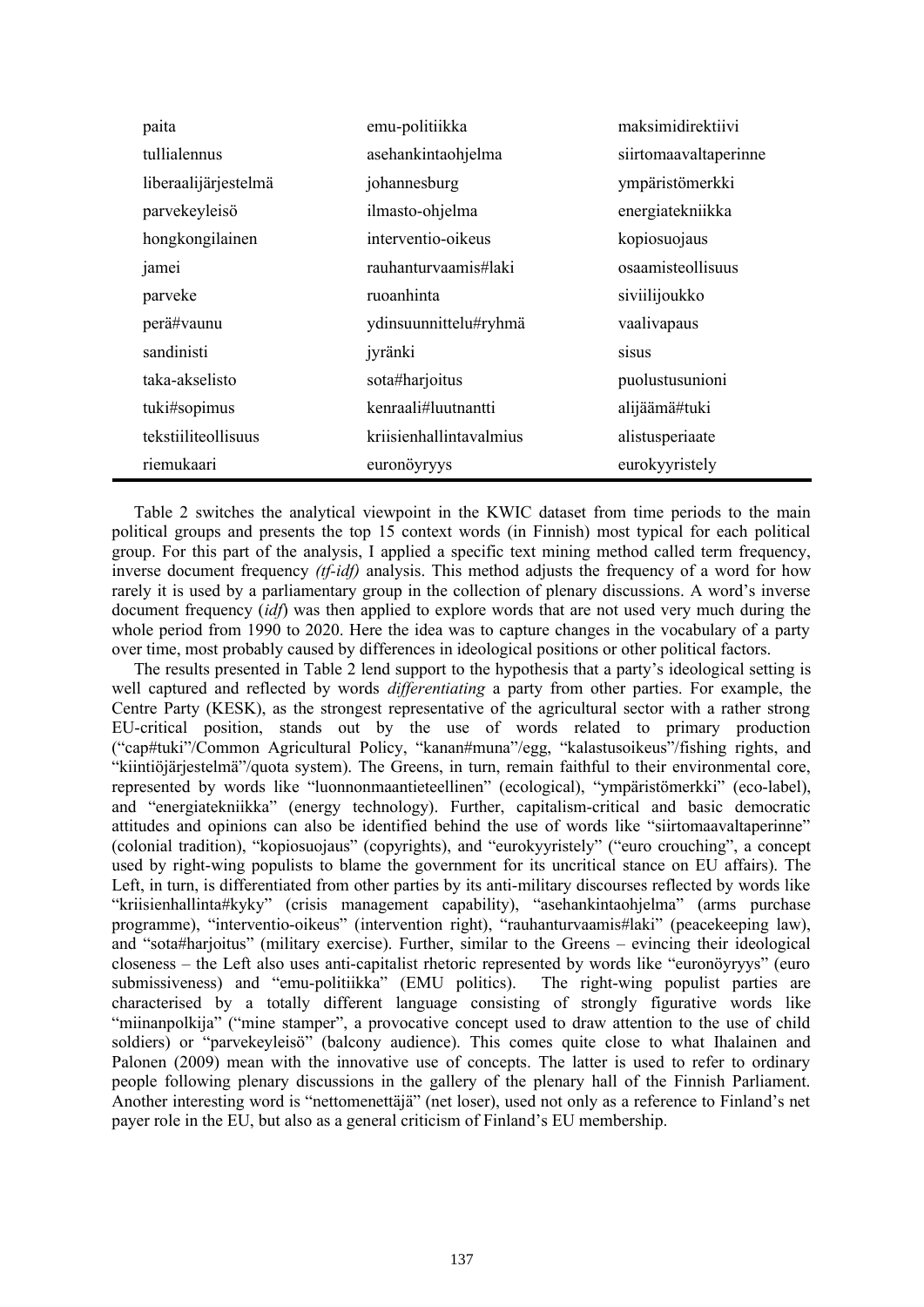Overall, the results from the tf-idf analysis are promising when it comes to exploring differences in the use of language rooted in the different ideological and political positions of the parties (Closa & Maatsch 2014; Hurrelmann et al. 2020). The results indicate that, as in other countries studied, in the Finnish Parliament parties not only use language to bring up their own political positions, but also to mark the differences between "us" and "them" (Hooghe et al. 2002; Auel & Raunio 2014). Further, right-wing populist parties in particular seem to favour colloquial language, thus knowingly challenging the more formal structures and rules of traditional parliamentary debates. The results lend at least modest support to the interpretation that right-wing parties tend to use provocative, even pejorative language in order to sharpen the rhetorical gap between them and other parties. Further, my data also confirm the polarisation between parties representing green/alternative/libertarian (GAL) ideologies on the one hand, and those representing traditional values, authoritarian ideologies, and nationalism (TAN) on the other (Hooghe et al. 2002; see also McMahon & Kaiser 2021). A clear exception to this pattern is the Finnish Centre Party, a centre-right party with strong roots in the rural regions and the agricultural sector, and traditionally rather sceptical about European integration.

I round off my analysis with an experimental Text Network Analysis of the KWIC dataset to explore topics hidden in this dataset. The methodological aim of this exercise is to present an alternative approach for topic modelling, especially to LDA. As pointed out above, I consider TNA a very powerful and robust method for text mining and analysis, for three main reasons. First, TNA offers a very powerful tool with robust fundamentals in network analysis and a rather simple and straightforward application. Second, since a node's – in the context of this article a word's or concept's – status depends on the underlying network structure, changes in a word's status indicate and reflect changes in the network structure over time. And third, through the application of network visualisations and the analysing of the structural properties of text networks, the underlying data can be explored from alternative perspectives in order to trace back discursive patterns within the text corpus. Against this background, TNA as a non-linear analysis method can provide us with new ontological understanding of the structural aspects typical of parliamentary debates. This new ontological understanding, however, is not only expected to shed light on how concepts connect in order to form statements. Beyond that, it can also help us to explore structures relevant for the understanding of how statements are organised within and across contexts.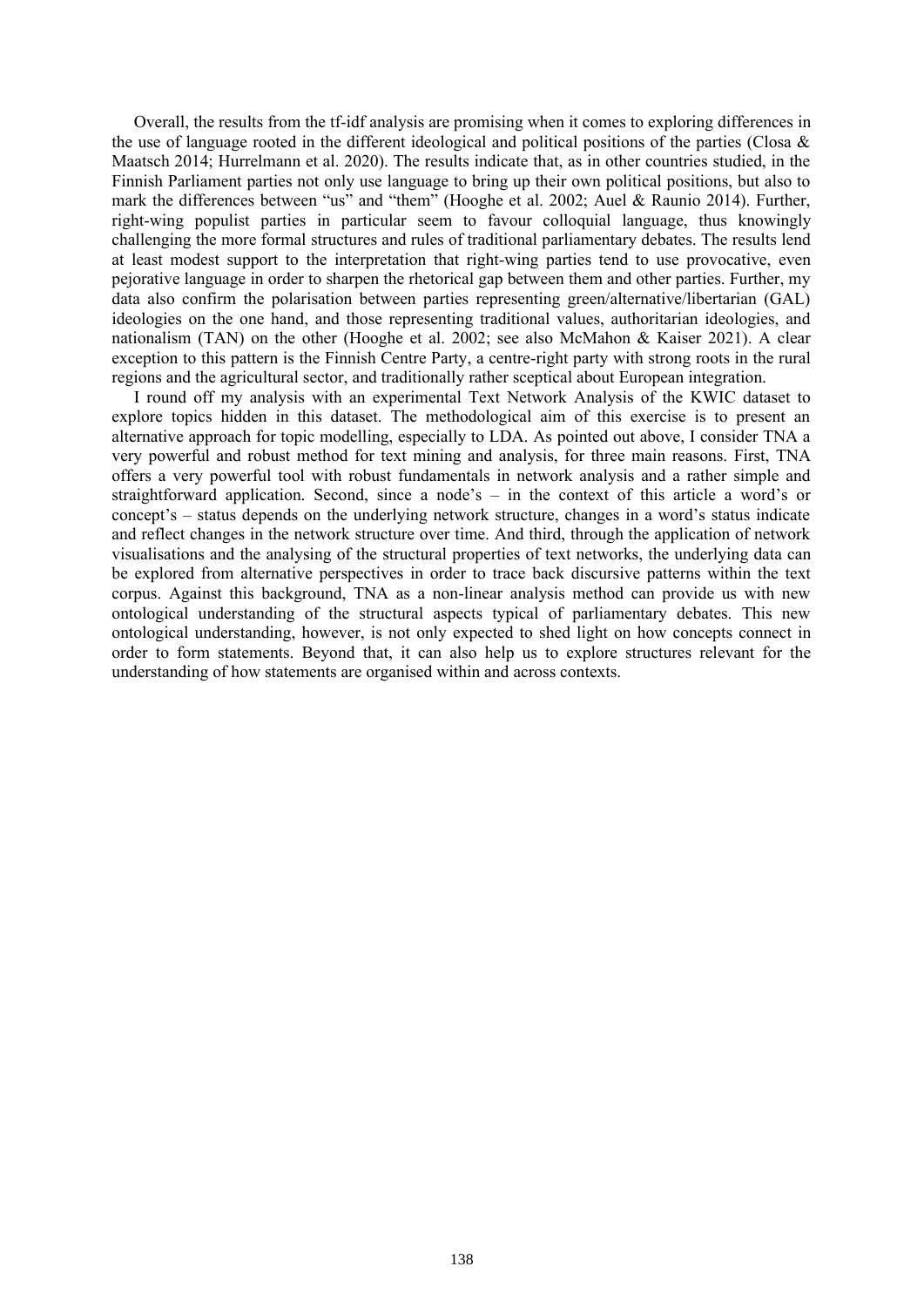

<span id="page-10-1"></span>**Figure 3**: Main topics of plenary debates on European integration in the Finnish Parliament 1990– 2020 (layout: Voronoi treemap).

### <span id="page-10-0"></span>**Table 3**

| Three top topics in plenary debates on European integration in the Finnish Parliament 1990-2020 |
|-------------------------------------------------------------------------------------------------|
|-------------------------------------------------------------------------------------------------|

| Cluster                     | Most influential content words                                                                                                                                                                                                                 |
|-----------------------------|------------------------------------------------------------------------------------------------------------------------------------------------------------------------------------------------------------------------------------------------|
| #1: Finland & globalisation | verrata (compare), panostaa (invest), kilpailuetu (competitive<br>edge), saari (island), kohtuuton (unfair), venäjä-politiikka<br>(Russian policy), dollari (dollar), kilpailijamaa (competitor<br>country), erityisluonne (special character) |
| $#2$ : Agriculture          | maa#talous ( <i>agriculture</i> ), parantaa ( <i>improve</i> ), tukeminen<br>(support), säilyttää (preserve), kohtalo (destiny), kärsiä (suffer),<br>reuna-alue ( <i>marginal area</i> )                                                       |
| $#3$ : Economy              | korkea (high), virka#mies (official), vero (tax),<br>oikeusjärjestelmä (legal system), tulotaso (income level), markka-<br>alue (Finnish markka area)                                                                                          |

[Figure 3](#page-10-1) and [Table 3](#page-10-0) summarise the main findings of the TNA analysis. The network data were created from the KWIC dataset by pairing consecutive words within the same KWIC window. This network dataset was then imported to 'visone' (<https://visone.ethz.ch/>), a fully fledged network analysis and visualisation software program, for cluster analysis and visualisation. In order to improve the reliability of cluster analysis, all word pairs occurring only once were removed. This not only reduced the network in size, but also helped to focus the analysis on core patterns typical for the plenary debates. The remaining network size is 4164 nodes (words), paired with 6773 links (co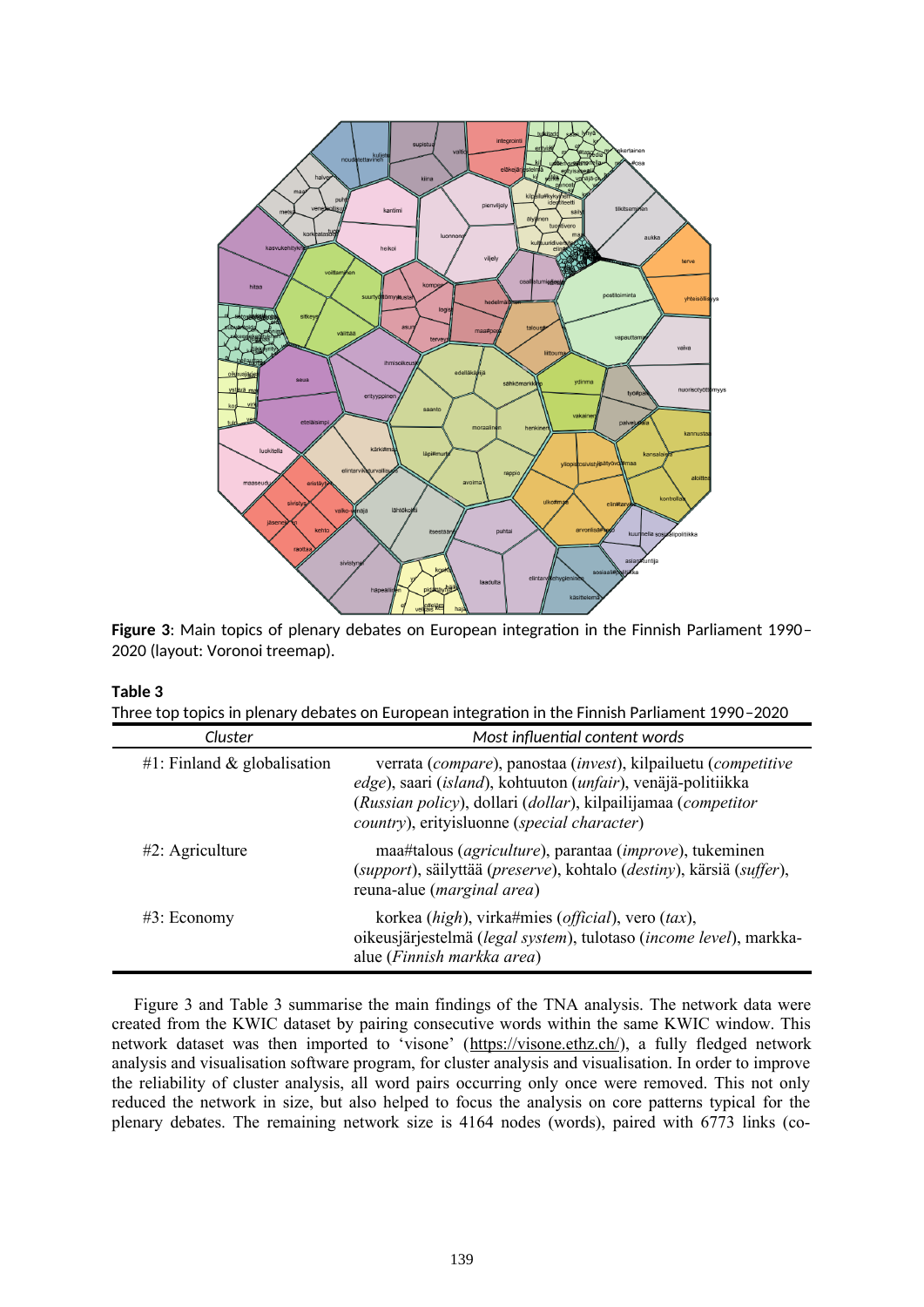occurrences). The most frequently used word pair is "suomalainen"+"yhteiskunta" (Finnish society), co-occurring 20 times in the KWIC network.

Next, the network was clustered by applying the Louvain clustering method. Since visone has a built-in support for the Louvain method, the application was rather straightforward. Although many other clustering methods are available, Louvain has proven to be a rather robust and reliable method for network clustering (Blondel et al. 2008). The underlying assumption here was that plenary speeches sharing a topic also share hashtags, so that an analysis of hashtag co-occurrence patterns can bring out thematic differences. In the last, sixth, step the clustered network was visualised in a diagram known as a Voronoi map organising it in a visually appealing way, making the identification of clusters rather simple. Another positive feature of Voronoi maps is that they make it rather easy to understand the cluster structure hidden in the data, plus to compare clusters in size and content. Voronoi maps were created to visualise the shared topics for debates in all focus periods.

Despite the fact that the clustered network shows a high modularity of .73, this might be affected by the size of the network and should therefore be interpreted carefully. The results of the Louvain analysis are somewhat difficult to interpret. In my opinion, this is due to the dataset used, since the KWIC data are rather limited in size. Hence, the clustering algorithm seems to face similar problems as when applied to a corpus of short texts. However, the content of the three top topics presented in [Table 3](#page-10-0) indicate that the workflow can identify different topics. The first cluster seems to consist of speeches dealing with issues related to Finland's and the EU's role in the global system, as evident in the use of words like "kilpailuetu" (competitive edge), "venäjä-politiikka" (Russian policy), "dollari" (dollar) and "kilpailijamaa" (competitor country). The second main cluster has a strong focus on agricultural – or in wider terms, primary production – issues, especially as regards Finland's peripheral location in the European north requiring special (national) support for the primary production sector. This interpretation is based on words like "maa#talous" (agriculture), "tukeminen" (support), "säilyttää" (preserve), "kärsiä" (suffer) and "reuna-alue" (periphery). The third-largest cluster is somewhat difficult to interpret, but words like "vero" (tax), "tulotaso" (income level), and "markka-alue" (Finnish markka area) indicate a connection to economic issues. However, the words "virka#mies" (official) or "oikeusjärjestelmä" (legal system) point to a rather different direction, e.g. to institutional questions and issues.

The three main thematic clusters identified by TNA display a clear difference as regards the content. From this perspective, my data seem to confirm results from previous studies that have brought forth evidence that parties frame European issues in order to both politicise them and to give them a specific interpretation based on the party's own political and ideological preferences (e.g. Kosic & Triandafyllidou 2004; Wendler 2011, 2013; García Lupato 2014; Kinski 2018). Further, the main topics also confirm the finding that national parliamentary debates on European integration predominantly tackle and focus on issues and questions of national interest and not so much on supraor transnational issues.

To sum up the analysis, the results are more promising and encouraging than disappointing. On its own, the descriptive analysis can reveal some interesting patterns both across time and between parties. There is also a rather clear connection between the observed changes in the intensity of the plenary debates over time and the real-world developments in Europe and beyond. The vocabularybased analysis gives further support to the hypothesis that parliamentary debates not only tackle actual, topical issues, but are also used to manifest a party's own ideological and political positions and viewpoints, as well to demarcate political spaces between "us" and "them". Finally, TNA-based topic analysis brought forth promising results, indicating the usefulness of TNA when it comes to identifying the language-based structural patterns hidden in the document corpus.

## **4. Concluding Remarks**

This article was an experimental study on how unstructured textual corpora could be explored by applying tools, techniques and workflows typical for Exploratory Data Analysis. The main aim was to analyse plenary debates on European integration in the Finnish Parliament from 1990 to 2020. During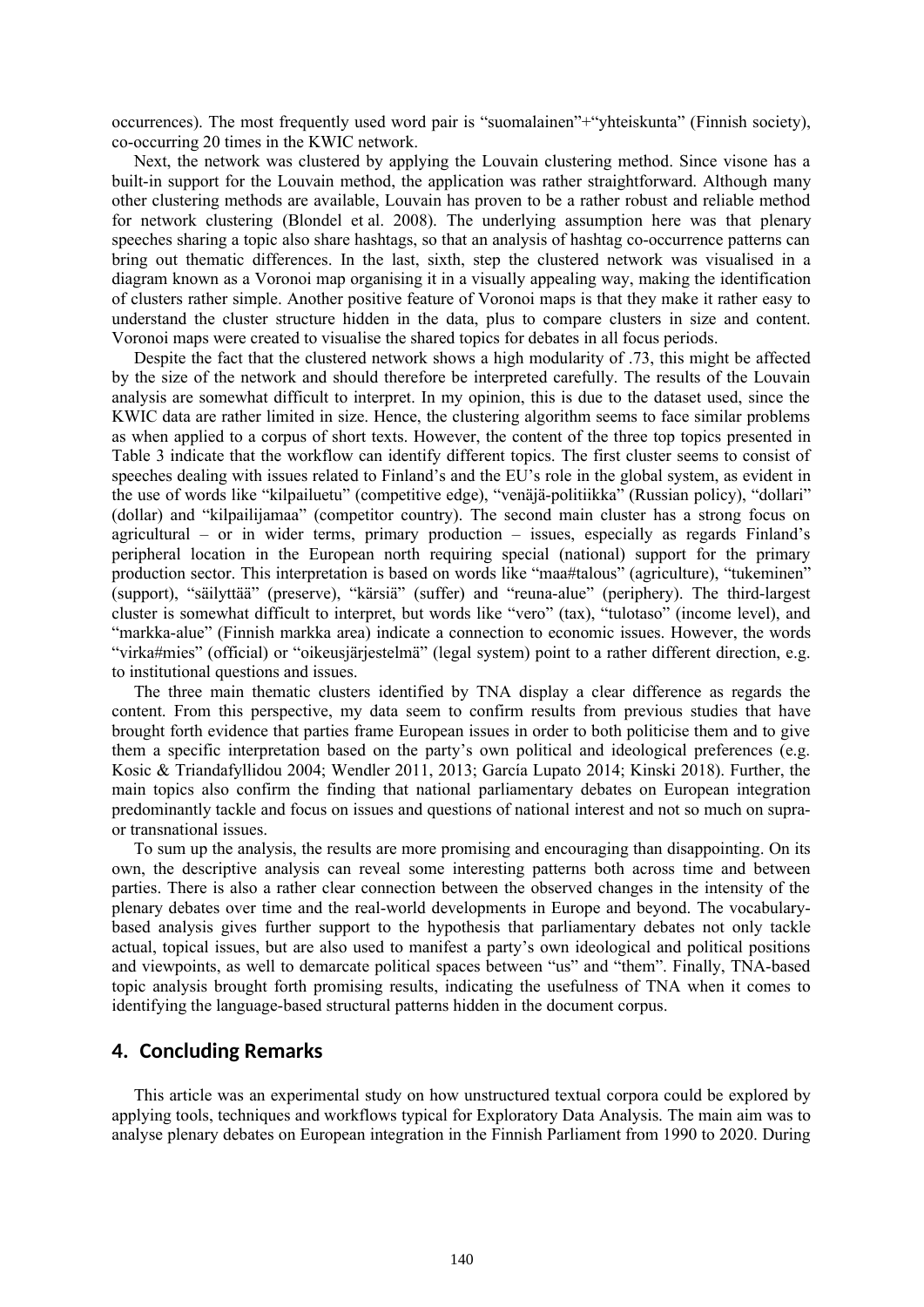this period, Finland joined the EU (1995), introduced the single currency euro (2002) and went through the eurozone crisis (2009–2012), the refugee crisis (2015–2017), and the Covid-19 pandemic (2020–), as well as having remained geopolitically involved in the still-ongoing conflict between Russia and Ukraine (since 2014). According to my analysis, all these topical issues have clearly affected parliamentary debates as regards both the intensity and the content. I will conclude my article with three summarising remarks.

First, one major objective of this article was to present and evidence the usefulness of computational exploratory text analysis for gaining new insights into the structure and dynamics of a collection of parliamentary plenary discussions. In this respect, the results are promising. I would especially like to highlight the possibilities of using network clustering methods for the exploration of topics hidden in the corpus. The KWIC dataset used for this TNA was somewhat too limited for a comprehensive analysis, but already in this form the results indicate that network clustering algorithms can identify contextually meaningful and relevant clusters.

Second, results from the empirical analysis also evidenced the analytical power of the rather traditional tf-idf method. With this method, I succeeded in gaining insights into and a better understanding both of changes over time and differences between parliamentary factions. By increasing the weight of words that are more common for a certain party, I could tackle not only terminological differences between the parties, but also succeeded in identifying how differences in political and ideological settings between the parties affect their use of language.

Third, although the results find rather strong commonality with findings from previous studies and, thus, are encouraging both in an empirical and methodological sense, the limitations of Text Network Analysis need to be addressed. As Diesner et al. (2012) point out, validation of the results can be difficult for densely connected large-scale networks. Further, techniques for text preprocessing, node identification, and link construction must be decided before mining text data for a network structure, since these decisions "could strongly influence the structure of resulting networks" (Shim et al. 2015, 75).

My further plans connect directly to these weaknesses and pitfalls in the analysis presented in this article. First and foremost, I will focus on elaborating on TNA as an alternative approach to topic modelling. In my opinion, the possibilities – but also limitations – of TNA as a text mining tool are under-researched. This article, together with previous studies applying TNA to unstructured text documents, offers valuable and promising starting points for these next steps. An interesting spin-off of this next step will be a comparative study between TNA and LDA in order to measure, evaluate and compare these two methods from the perspective of EDA of unstructured text documents.

One planned future step includes a more in-depth analysis of the use of vocabulary, especially from the perspective of content, conceptual change, and innovative use of concepts. For example, I will analyse contextual differences in the use of vocabulary around different core terms (Europe, European, Europeanism) in order to better tackle the similarities and differences in plenary debates between different aspects and dimensions of European integration.

Overall, the analysis presented in this article connects rather well with previous works and, thus, is supportive of the idea that EDA in general, and TNA in particular, could offer an interesting alternative method for computational content analysis. Since the method also seems to work quite reliably with smaller datasets, I can only encourage colleagues interested in this kind of analysis to test TNA tools.

## **5. Acknowledgements**

This article presents research results obtained in the "Semantic Parliaments" research consortium project. The consortium is financed by a research grant from the Academy of Finland (grant number 329969).

## **6. References**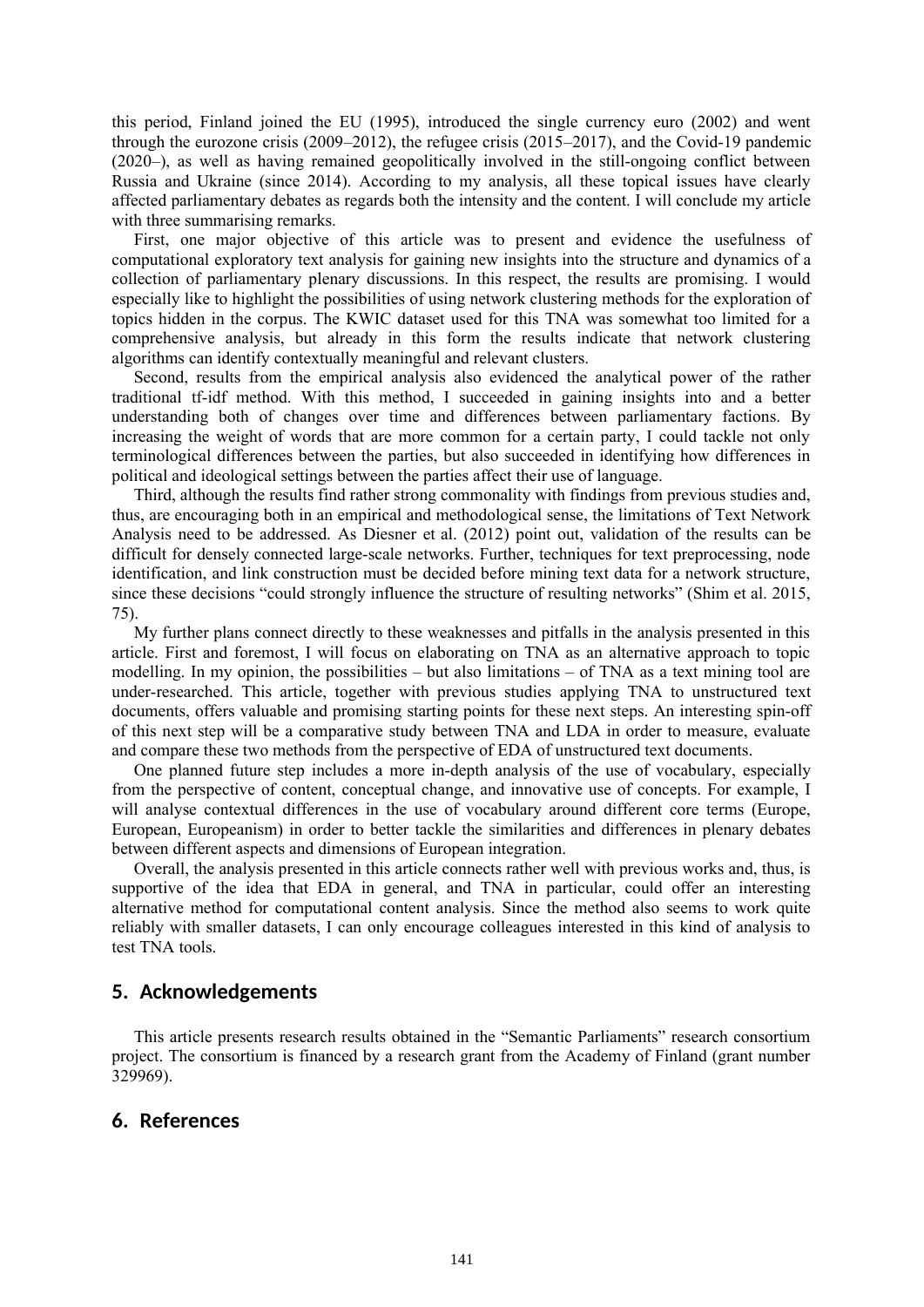- K. Auel, T. Raunio, Debating the state of the union? Comparing parliamentary debates on EU issues in Finland, France, Germany and the United Kingdom. Journal of Legislative Studies 20:1 (2014), 13–28.
- E. Alemán, and J. P. Micozzi, Parliamentary rules, party norms, and legislative speech, International Political Science Review (2021), 1–17.
- C. Altinigneli, L. G. M. Bauer, S. Behzadi, R. Fritze, K. Hlaváčková-Schindler, M. Leodolter, L. Miklautz, M. Perdacher, Y. Sadikaj, B. Schelling, C. Plant, The Data Mining Group at University of Vienna: Clustering, Causality, Massive Data and Applications. Datenbank-Spektrum : Zeitschrift für Datenbanktechnologie 20:1 (2020), 71–79. DOI: https://doi.org/10.1007/s13222- 020-00337-9
- J. Aunesluoma, Odotuksia ja pelkoja. Keskustelu Suomen EU-jäsenyydestä 1989–1994, in: K. Elo (Ed.) Suomi 25 vuotta Euroopan unionissa, Sigillum, Turku, 2021, pp. 23–55.
- E. Alemán, and J. P. Micozzi, Parliamentary rules, party norms, and legislative speech, International Political Science Review (2021), 1–17.
- M.E. Bélanger, F. Schimmelfennig, Politicization and rebordering in EU enlargement: membership discourses in European parliaments. Journal of European Public Policy 28:3 (2021), 407–426. DOI: <https://doi.org/10.1080/13501763.2021.1881584>
- D. M. Blei, A. Y. Ng, M. I. Jordan, Latent Dirichlet allocation, Journal of Machine Learning Research 3:4-5 (2003), 993–1022.
- V. D. Blondel, J.-L. Guillaume, R. Lambiotte, E. Lefebvre, Fast unfolding of communities in large networks, Journal of Statistical Mechanics: Theory and Experiment P10008 (2008).
- A. Brier, B. Hopp, Computer assisted text analysis in the social sciences. Quality & Quantity 45:1 (2011), 103–128.
- A. Casero-Ripollés, Influencers in the Political Conversation on Twitter: Identifying Digital Authority with Big Data. Sustainability 13 (2021). DOI: <https://doi.org/10.3390/su13052851>
- C. Closa, A. Maatsch, In a Spirit of Solidarity? Justifying the European Financial Stability Facility (EFSF) in National Parliamentary Debates. Journal of Common Market Studies 52:4 (2014), 826–842. DOI: <https://doi.org/10.1111/jcms.12119>
- P. de Wilde, No Polity for Old Politics? A Framework for Analyzing the Politicization of European Integration. Journal of European Integration 33:5 (2011), 559–575. DOI: <https://doi.org/10.1080/07036337.2010.546849>
- J. Diesner, K. M. Carley, L. Tambayong, Extracting socio-cultural networks of the Sudan from opensource, large-scale text data, Computational and Mathematical Organization Theory 12:3 (2012), 328–339.
- S. Diwersy, F. Frontini, G. Luxardo, The Parliamentary Debates as a Resource for the Textometric Study of the French Political Discourse. Proceedings of the ParlaCLARIN@LREC2018 workshop, 2018, Miyazaki, Japan, 2018. <https://hal.archives-ouvertes.fr/hal-01832649>
- J. Edlund, A. Daniel, M. Broden, C. L. Fridlund, L.-J. Olsson, M. P. Ängsal, P. Öhberg, Multimodal Digital Humanities Study of Terrorism in Swedish Politics: An Interdisciplinary Mixed Methods Project on the Configuration of Terrorism in Parliamentary Debates, Legislation, and Policy Networks 1968–2018. In: Arai K. (ed.) Intelligent Systems and Applications. IntelliSys 2021. Lecture Notes in Networks and Systems, vol 295. Springer. DOI: [https://doi.org/10.1007/978-3-](https://doi.org/10.1007/978-3-030-82196-8_32) [030-82196-8\\_32](https://doi.org/10.1007/978-3-030-82196-8_32)
- K. Elo, A Text Network Analysis of Discursive Changes in German, Austrian and Swiss New Year's Speeches 2000-2021. Digital Humanities Ouarterly 16:1 (2022). <http://www.digitalhumanities.org/dhq/vol/16/1/000598/000598.html>
- F. García Lupato. Talking Europe, Using Europe: The EU and Parliamentary Competition in Italy and Spain (1986-2006). Journal of Legislative Studies 20:1 (2014), 29–45. DOI: <https://doi.org/10.1080/13572334.2013.871483>
- K. Gattermann, A.-L. Högenauer, A. Huff, Research note: Studying a new phase of Europeanisation of national parliaments. European Political Science 15:1 (2016), 89–107. DOI: <https://doi.org/10.1057/eps.2015.56>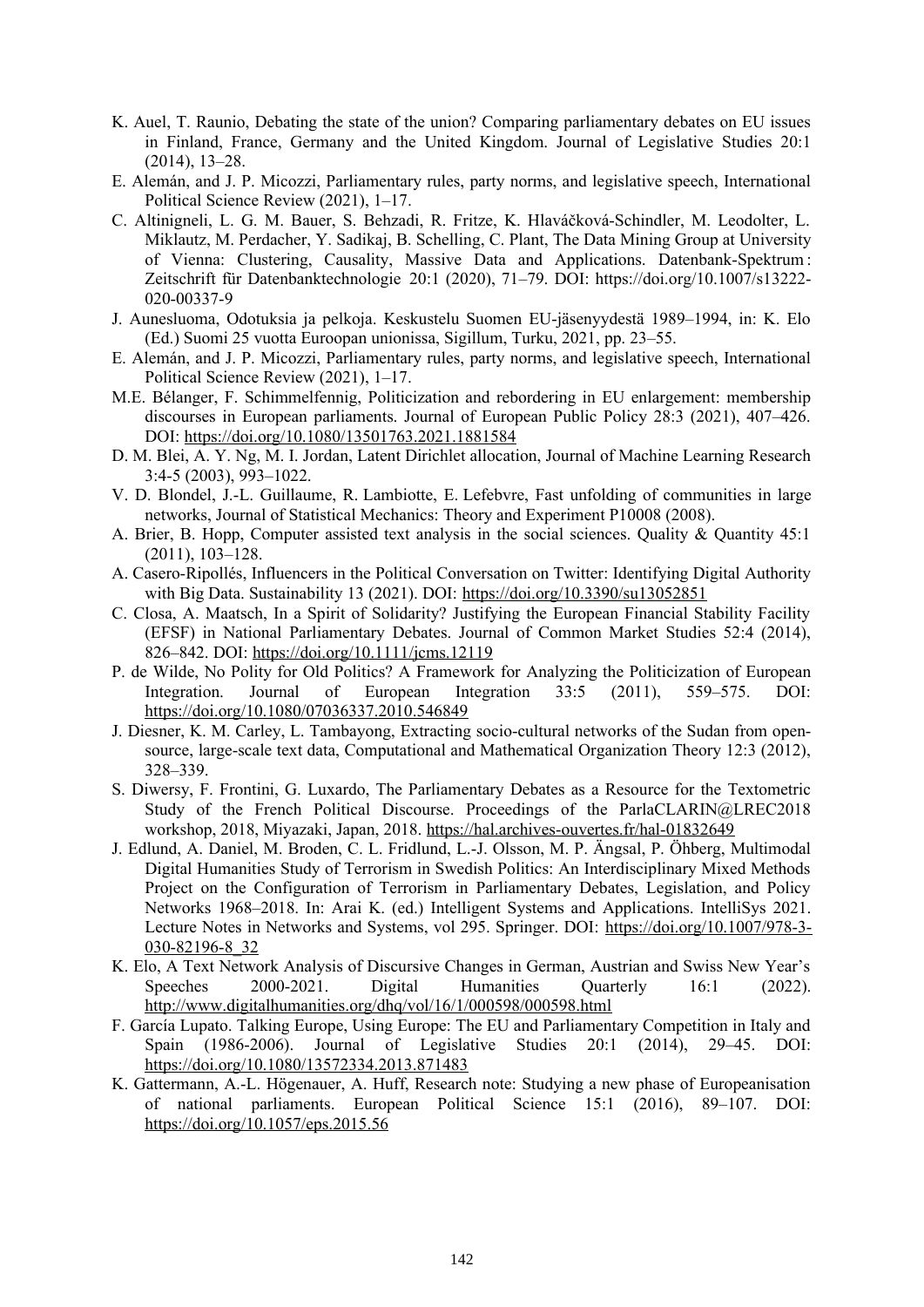- L. Hooghe, G. Marks, C. J. Wilson, Does Left/Right Structure Party Positions on European Integration? Comparative Political Studies 35:8 (2002), 965–989. DOI: <https://doi.org/10.1177/001041402236310>
- A. Hurrelmann, S. Kerr, A. Gora, P. Eibl, Framing the Eurozone crisis in national parliaments: is the economic cleavage really declining? Journal of European Integration 42:4 (2020), 489–507. DOI: <https://doi.org/10.1080/07036337.2019.1658755>
- P. Ihalainen, K. Palonen, Parliamentary sources in the comparative study of conceptual history: methodological aspects and illustrations of a research proposal, Parliaments, Estates & Representation 29:1 (2009), 17–34.
- D. Kilroy, All the king's men? A demographic study of opinion in the first English Parliament of James I, 1604–10, Parliaments, Estates and Representation 41:1 (2021), 1–23.
- L. Kinski, Whom to represent? National parliamentary representation during the eurozone crisis. Journal of European Public Policy 25:3 (2018), 346–368. DOI: <https://doi.org/10.1080/13501763.2016.1253764>
- L. Kinski, B. J. Crum, Transnational representation in EU national parliaments: Concept, case study, research agenda. Political Studies 68:2 (2020), 370–388. DOI: <https://doi.org/10.1177/0032321719848565>
- V. Koller, From text to political positions via discourse analysis: Introduction, in: B. Kaal, I. Maks,, A. van Elfrinkhof (Eds.), From Text to Political Positions. Text Analysis across Disciplines, John Benjamins Publishing, Amsterdam, 2014, pp. 163–169.
- A. Kosic, A. Triandafyllidou, Representations of the European Union and the nation(-state) in Italian party discourse: A critical analysis of electoral platforms and parliamentary debates. Journal of Language and Politics 3:1 (2004), 53–80. DOI: <https://doi.org/10.1075/jlp.3.1.06kos>
- S. Kröger, R. Bellamy, Beyond a constraining dissensus: The role of national parliaments in domesticating and normalising the politicization of European integration. Comparative European Politics 14:2 (2016), 131–153. DOI: <https://doi.org/10.1057/cep.2015.40>
- S. Lee, J. Song, Y. Kim, An empirical comparison of four text mining methods. Journal of computer information systems 51:1 (2010), 1–10.
- D. T. Lowry, A. Naser, From Eisenhower to Obama. Lexical Characteristics of Winning versus Losing Presidential Campaign Commercials. Journalism & Mass Communication Quarterly 87:3/4 (2010), 530–547.
- T. Lynn, P. Rosati, B. Nair, C. Mac an Bhaird, An Exploratory Data Analysis of the #Crowdfunding Network on Twitter. Journal of Open Innovation: Technology, Market, and Complexity 6:3 (2020). DOI:<https://doi.org/10.3390/joitmc6030080>
- M. Magnusson, R. Öhrvall, K. Barrling, D. Mimno, Voices from the Far Right: A Text Analysis of Swedish Parliamentary Debates. SocArXiv. April 4, 2018. DOI: doi:10.31235/osf.io/jdsqc
- Z. P. Majdik, A Computational Approach to Assessing Rhetorical Effectiveness: Agentic Framing of Climate Change in the Congressional Record, 1994–2016, Technical Communication Quarterly 28:3 (2019), 207–222.
- R. McMahon, W. Kaiser, Narrative Ju-jitsu: counter-narratives to European union. Journal of Contemporary European Studies 30:1 (2021), 1–9. DOI: <https://doi.org/10.1080/14782804.2021.1949268>
- R. M. Morrissey, Archives of Connection. Historical Methods: A Journal of Quantitative and Interdisciplinary History 48:2 (2015), 67–79. DOI: <https://doi.org/10.1080/01615440.2014.962208>
- P. Organisciak, B. M. Schmidt, J. S. Downie, Giving shape to large digital libraries through exploratory data analysis. Journal of the Association for Information Science and Technology 73:2 (2022), 317–332. DOI: <https://doi.org/10.1002/asi.24547>
- K. Palonen, Kari, Rhetorical and Temporal Perspectives on Conceptual Change. Theses on Quentin Skinner and Reinhart Koselleck. Finnish Yearbook of Political Thought 3 (1999), 41–59.
- K. Palonen, Eduskunnasta puhekunnaksi? Parlamentarismi retorisena politiikkana, Politiikka 27:2 (2005), 142–148.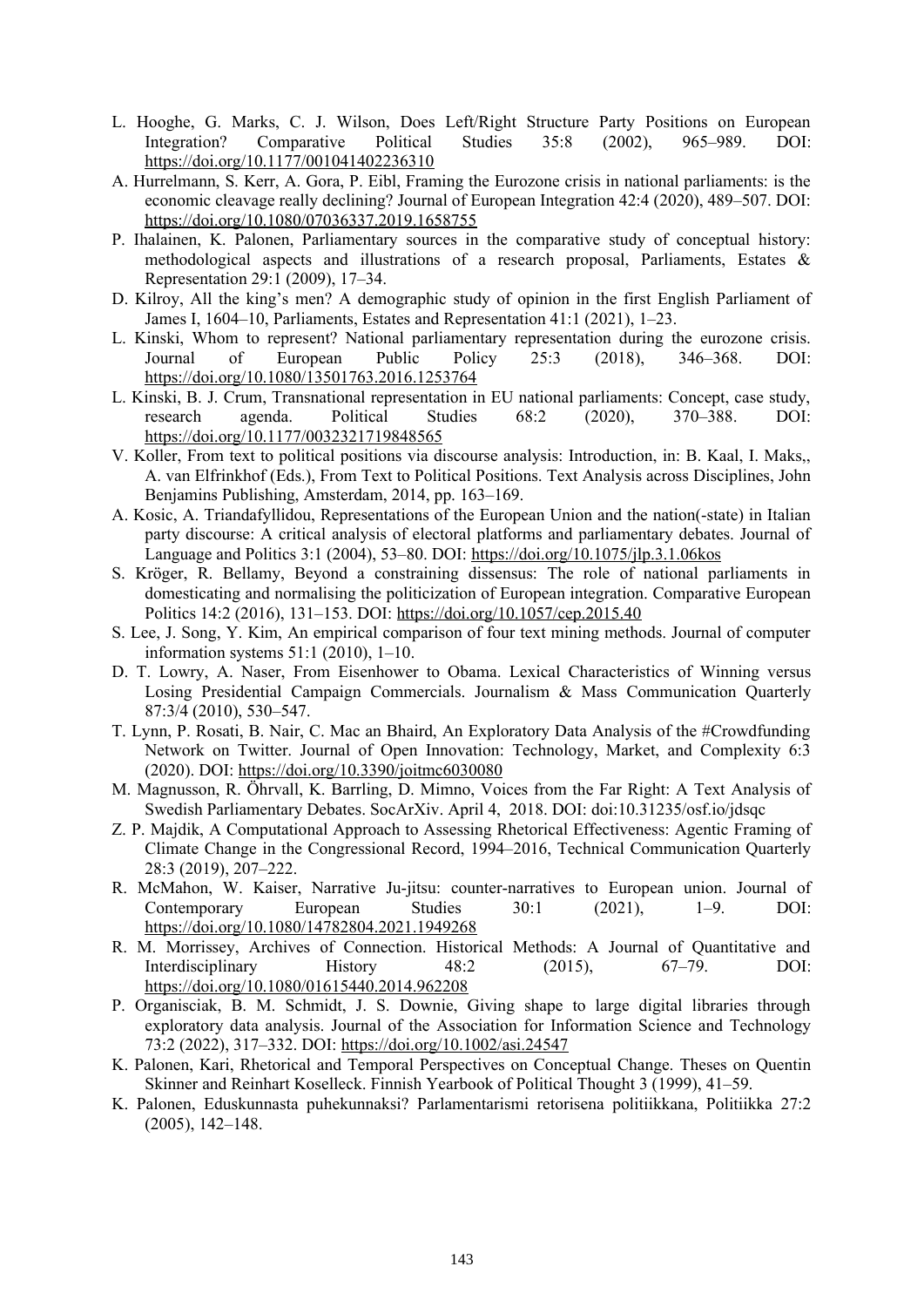- K. Palonen, Four Times of Politics: Policy, Polity, Politicking and Politicization, University Printing House, Jyväskylä, 2007.
- K. Palonen, Parlamentarismi retorisena politiikkana. Vastapaino, Tampere, 2012.
- D. Paranyushkin, D., Identifying the Pathways for Meaning Circulation using Text Network Analysis, Research report, Nodus Labs, 2011.
- C. Prell, Social Network Analysis: History, theory and methodology. SAGE, London, 2012.
- C. Rauh, Communicating supranational governance? The salience of Eu affairs in the German Bundestag, 1991–2013. European Union Politics 16:1 (2015), 116–138.
- A. Salla, The Euro Crisis 2010–2014: The Changing Role of the European Commission. Discourse Analysis of the Commission's Policies and Communication during the Years of the Sovereign Debt Crisis, and the Impact of the Debate on the Future of European Integration, Painosalama, Turku (Annales Universitatis Turkuensis, B559) <https://urn.fi/URN:ISBN:978-951-29-8643-9>.
- J. Scott, Social Network Analysis. SAGE, London, 2013.
- J. Shim, C. Park, M. Wilding, Identifying policy frames through semantic network analysis: an examination of nuclear energy policy across six countries. Policy Sciences 48:1 (2015 ), 51–83.
- L. Sinikallio, S. Drobac, Minna Tamper, Rafael Leal, Mikko Koho, Jouni Tuominen, Matti La Mela and Eero Hyvönen: Plenary Debates of the Parliament of Finland as Linked Open Data and in Parla-CLARIN Markup. 3rd Conference on Language, Data and Knowledge, LDK 2021, Open Access Series in Informatics (OASIcs), vol. 93, pp. 8:1-8:17, Schloss Dagstuhl - Leibniz-Zentrum für Informatik GmbH, Zaragoza, Spain, August, 2021. https://drops.dagstuhl.de/opus/volltexte/2021/14544/pdf/OASIcs-LDK-2021-8.pdf
- J. B. Slapin, S.-O. Proksch, Look who's talking: Parliamentary debate in the European Union, European Union Politics 11:3 (2010), 333–357.
- K. Stuart, A. Botella, Corpus Linguistics, Network Analysis and Co-occurrence Matrices. International Journal of English Studies 9 (2009), 1–20.
- S. Taniyici, Europeanization of Political Elite Discourses in Turkey: A Content Analysis of Parliamentary Debates 1994-2002. Turkish Studies 11:2 (2010), 181–195. DOI: <https://doi.org/10.1080/14683849.2010.483853>
- T. Tiaynen-Qadir, A. Qadir, P. Alasuutari, Russia in world society: A comparative perspective on international references in parliamentary debates. Acta Sociologica 62 (2019), 228–242.
- J. W. Tukey, EDA: Exploratory Data Analysis, Addison-Wesley, Reading, MA, 1977.
- T. Underwood, A Genealogy of Distant Reading. Digital Humanities Quarterly 11:2 (2017). <http://www.digitalhumanities.org/dhq/vol/11/2/000317/000317.html>
- J. Wang, Y. Zhang, J. Huang, J. Shen, Y. Wang, J. Wang, J. Hu, W. Lu, Analyzing International Relations from British Parliamentary Debates. Proceedings of the ACM/IEEE Joint Conference on Digital Libraries in 2020. Association for Computing Machinery, New York, 2020. DOI: <https://doi.org/10.1145/3383583.3398565>
- F. Wendler, Contesting Europe, or Germany's Place in Europe? European Integration and the EU Policies of the Grand Coalition Government in the Mirror of Parliamentary Debates in the Bundestag, German Politics, 20:4 (2011), 486–505, DOI: <https://doi.org/10.1080/09644008.2011.606314>
- F. Wendler, Challenging Domestic Politics? European Debates of National Parliaments in France, Germany and the UK. Journal of European Integration 35:7 (2013), 801–817. DOI: <https://doi.org/10.1080/07036337.2012.744753>
- T. Winzen, R. de Ruiter, J. Rocabert, Is parliamentary attention to the EU strongest when it is needed the most? National parliaments and the selective debate of EU policies. European Union Politics 19:3 (2018), 481–501. DOI: <https://doi.org/10.1177/1465116518763281>
- A. Wonka. The party politics of the Euro crisis in the German Bundestag: frames, positions and salience. West European Politics 39:1 (2016), 125–144. DOI: <https://doi.org/10.1080/01402382.2015.1081512>
- L. Yang, X. Cai, Y. Zhang, P. Shi, Enhancing sentence-level clustering with ranking-based clustering framework for theme-based summarization. Information sciences 20 (2014), 37–50.